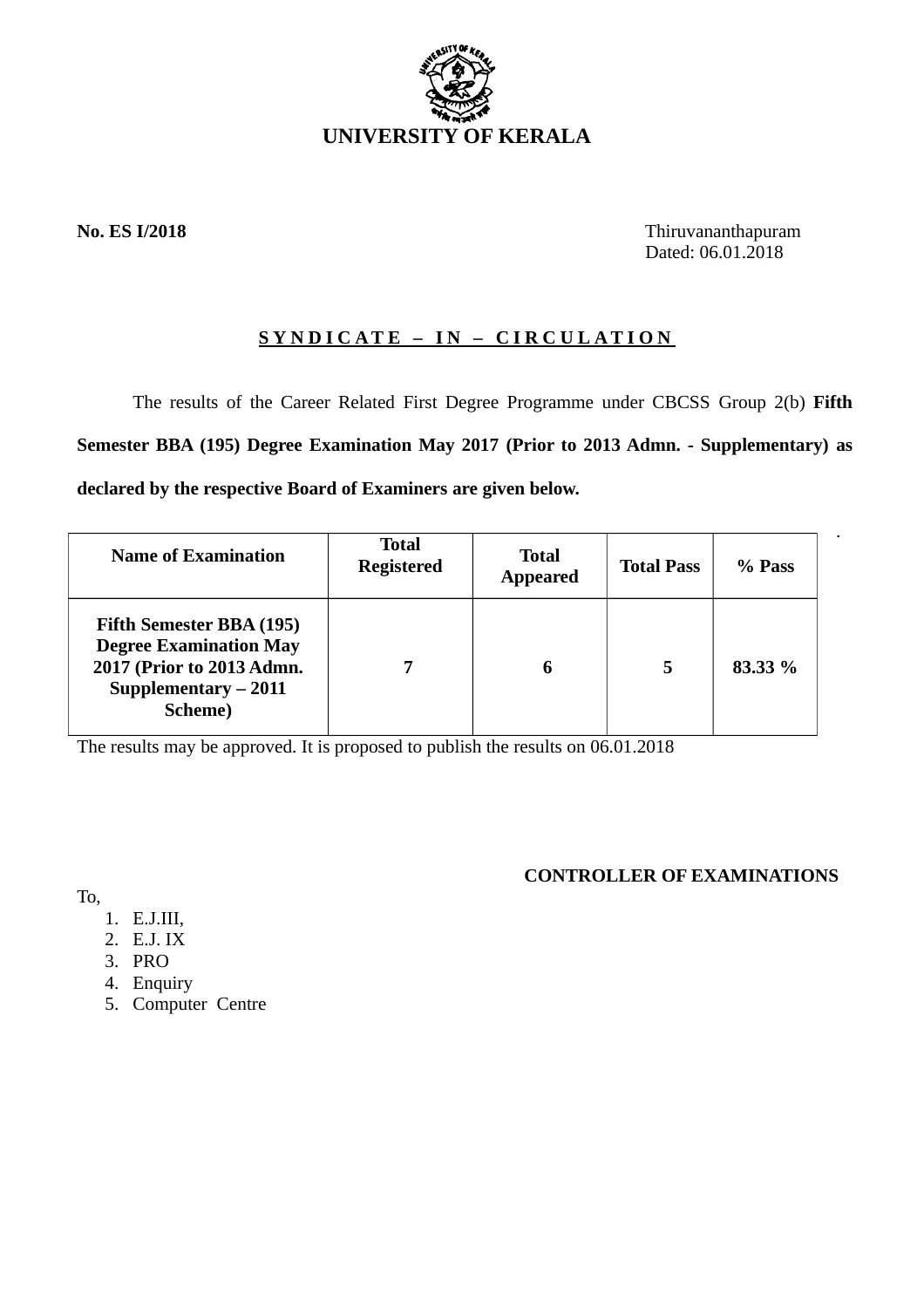**Not to be published before 06.01.2018**

**No. ES I/2018**



## **UNIVERSITY OF KERALA**

## **NOTIFICATION**

- 1. The following is the provisional list of Register Numbers of the successful candidates at the Career Related First Degree Programme Under CBCSS Group 2(b) **Fifth Semester BBA (195) Degree Examination May 2017 (Prior to 2013 Admn. - Supplementary & 2010 Admn – Mercy Chance)** as declared by the Board of Examiners.
- 2. Those who are successful in parts means: either the candidate has not obtained a separate minimum of 'D' grade in CE and ESE and/or has not obtained a minimum SGPA of 1.5
- 3. The Mark lists of the candidates will be sent to the respective Centers.
- 4. Mark lists will not be issued to the candidates in respect of whom their defects to be rectified although their results have been provisionally released now.
- 5. The last date for revaluation and scrutiny is **09/02/2018**. Candidates should make use of draft mark list available in the university website for applying for revaluation. Application for revaluation and scrutiny should be submitted through **ONLINE** only.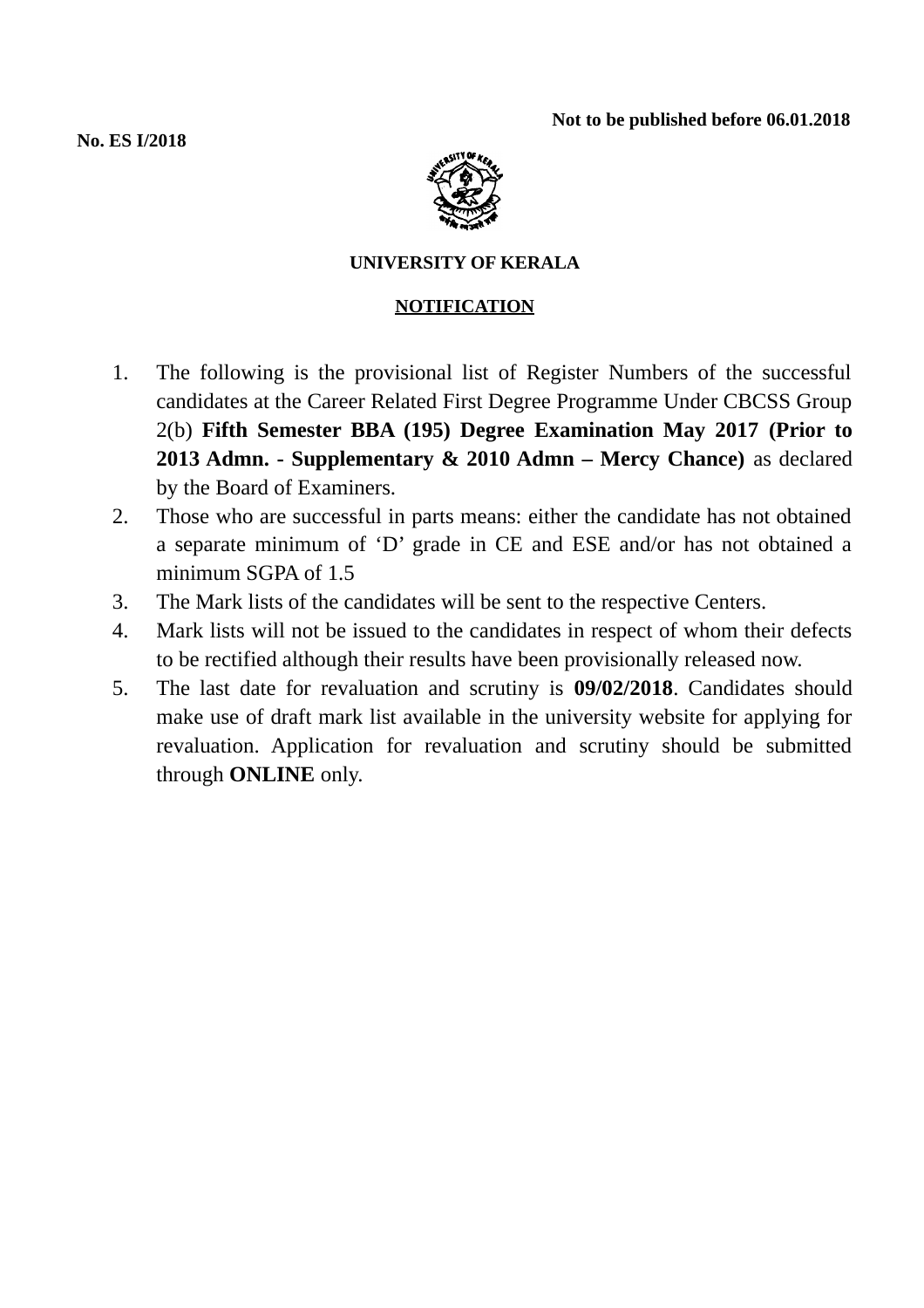## **PRIOR TO 2013 ADMISSION - SUPPLEMENTARY & 2010 ADMISSION - MERCY CHANCE**

| <b>COURSE CODE</b>                                        | <b>COURSE</b>                                         |  |  |
|-----------------------------------------------------------|-------------------------------------------------------|--|--|
| BM 1541                                                   | <b>Operations Research</b><br>(Prior to 2013 admn.)   |  |  |
| BM 1542                                                   | Retail Management<br>(Prior to 2013 admn.)            |  |  |
| BM 1543                                                   | <b>Research Methodology</b><br>(Prior to 2013 admn.)  |  |  |
| <b>BM</b> 1544                                            | <b>Operations Management</b><br>(Prior to 2013 admn.) |  |  |
| BM 1551/ BM 1551.1/<br>BM 1551.2/ BM 1551.3/<br>CG 1551.1 | <b>Open Course</b>                                    |  |  |

**Fifth Semester BBA (195) Degree Examination May 2017 (Prior to 2013 Admn. - Supplementary)**

University Buildings, Dated: 06.01.2018

 **Controller of Examinations**